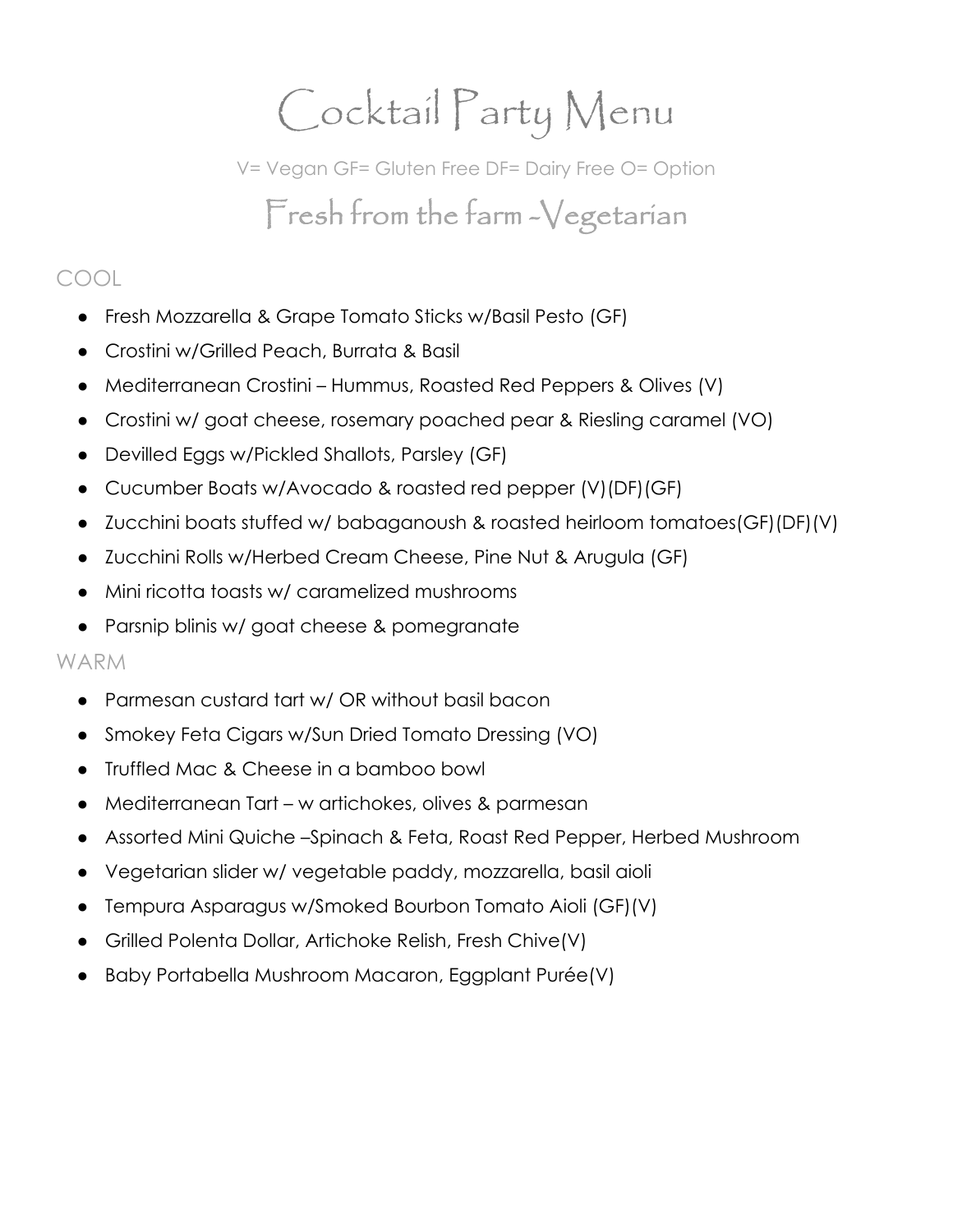### From the Sea-Seafood/Fish

### COOL

- Oysters w/ tuna sashimi, pickled shallots, pea sprouts, wasabi (GF)
- Osetra Caviar in Mini Waffle w/Crème Fraiche & Chive
- Individual Shrimp Cocktail, Cocktail Sauce, Meyer Lemon Aioli (GF)
- Lobster in Tomato Dill Mousseline (served in a shot glass) (GF)
- Sesame Seared Tuna with Sweet Soy & Chilli Dressing on soy cracker (GF)
- Smoked Salmon Rose on Crispy Potato Pancakes (GF)
- Sautéed Shrimp in a Cucumber Boat w/ Wasabi Cream (GF)

### WARM

- Saffron Coconut Soup w/Shrimp Dumpling (served in a shot glass)
- Shrimp Wontons w/Wasabi Foam
- Grilled Shrimp w/Lime Jalapeno Butter (GF)
- Scallops wrapped w/Serrano Ham (GF)
- Truffled la Mer Tart Lobster, Truffled Hollandaise in Pastry
- Lobster Tempura w/ meyer lemon aioli
- Thai Shrimp Cakes w/Lemongrass Dressing & Alfalfa (GF)
- Teriyaki Glazed Shrimp w/Fennel Grapefruit Slaw in phyllo shell
- Sea Bass Parcels with Cilantro & Lime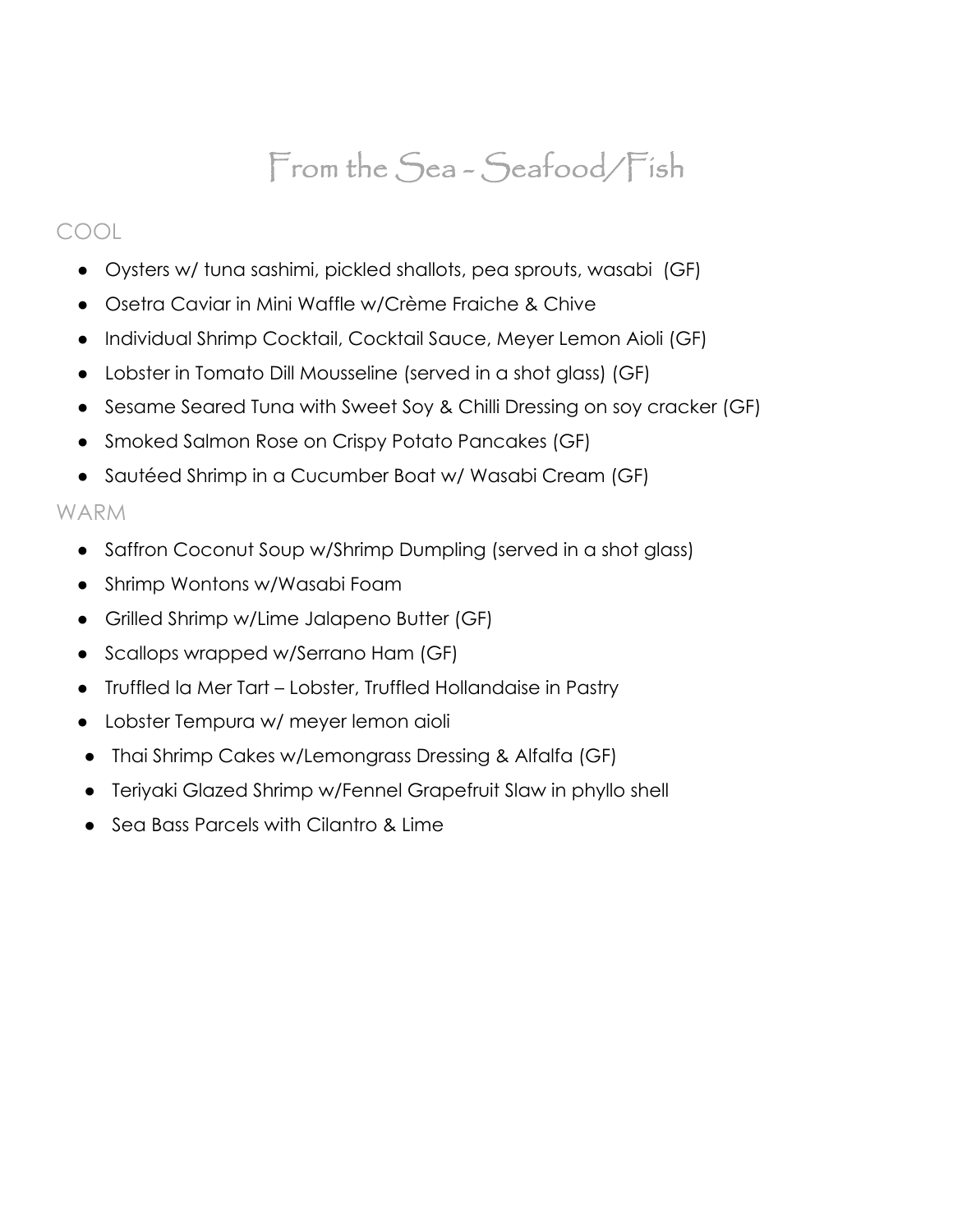### Birds of a Feather - Chicken, Turkey, Duck

### COOL

- Foie Gras with Caramelized Apple (GF)
- Berbere cured Chicken Liver Mousse on Rye
- Mousse de foie gras on toasted brioche w/truffled prune tarragon relish

#### WARM

- Asian Chicken Sticks w/Sweet Chilli Dressing (GF)
- Thai Turkey Meatballs w/Satay Dressing
- Moroccan Chicken Kabobs w/Honey Chilli Dip (GF)(DF)
- Five Spice Chicken Breast bites w/Lemon Pepper Sauce (GF)(DF)
- Chicken Praline in Nut Crust w/Cranberry reduction (GF) (DF)
- Peking Duck w/Fresh Vegetable, Hoisin Sauce in an Asian Wrap
- Five Spice Duck Breast in an Asian Bun w/Cherry Ginger Sauce
- Seared Cinnamon Duck Breast w/Mango Compote & Pappadam (DF) (GF)